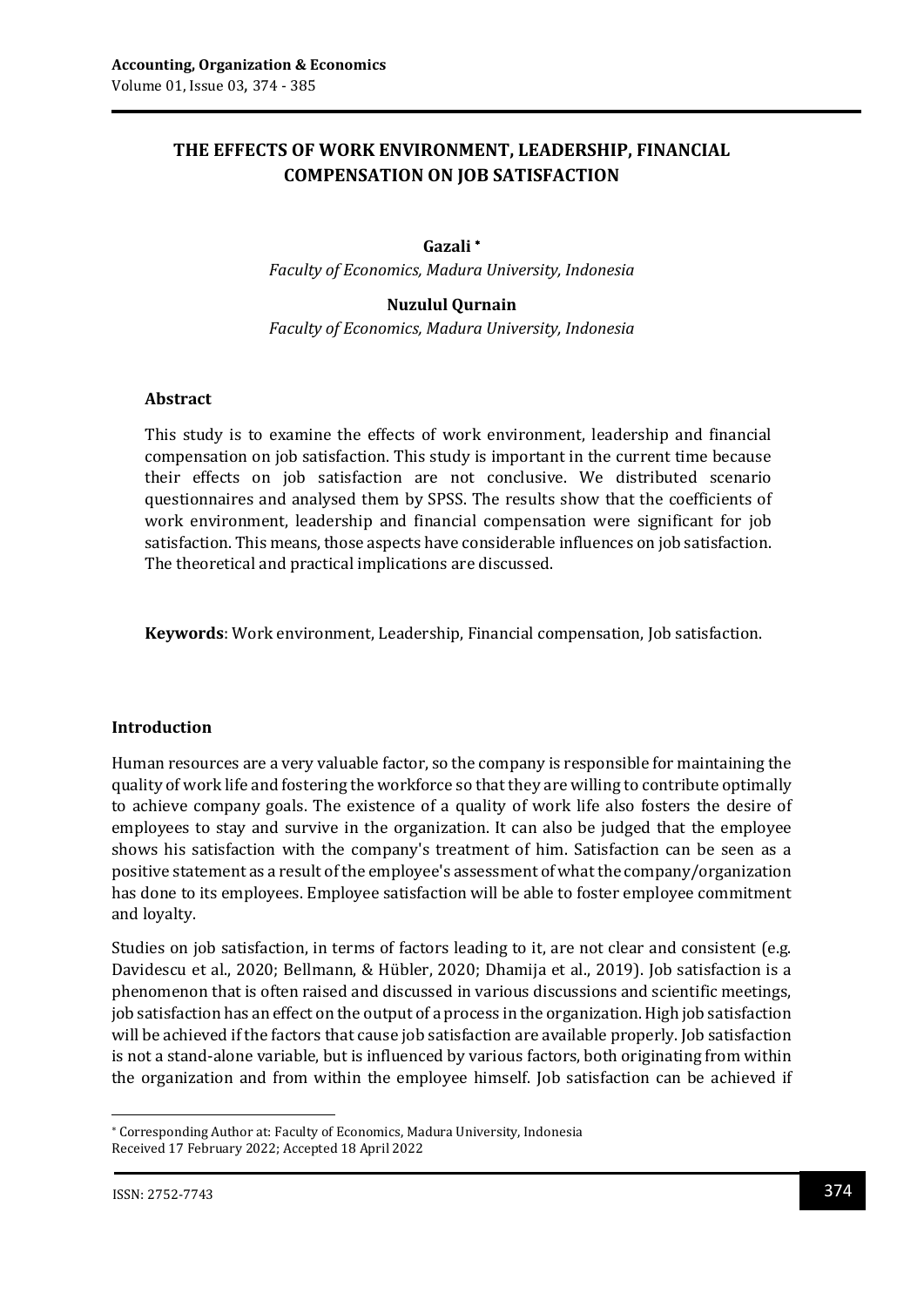employees are productive at work and employee expectations can be met by the company. If the leader or co-workers do not support each other or care for each other, the work carried out will not go well and will cause problems and automatically employee job satisfaction will definitely decrease. Leaders and co-workers should understand and motivate each other in order to create a good working relationship. A good working relationship will create job satisfaction for employees. Factors affecting on job satisfaction as a focus of study include work environment, leadership and financial compensation. We consider the role of leadership because organization is a social association consisting of several people who consciously work together to achieve goals and objectives. In addition to the organization itself, there must be leadership that becomes the benchmark for the center of attention of several people, because if there is no leader in an organization, the goals of the organization will be difficult to achieve. Leadership is a trait that is used to influence people or groups to achieve goals and objectives in any community, as organizations also need leaders who are able to realize the vision and mission for better goals in the future.

### **Literature review**

### *Job satisfaction*

Job satisfaction is a condition felt by a worker in doing his job. This illustrates whether or not an employee is happy working in an organization. In the equity theory described by Judge et al., (2017), it begins with job dissatisfaction that arises from an individual in comparing between giving something (input) in exchange for something else (output) and feeling that his position is unfair. Then the aspect of job satisfaction will appear where the individual compares what he has done (input), must have the same or comparable value as what he expects (output). If the expected individual does not have the same or disproportionate value from what he has done, the individual will be dissatisfied. Conversely, if the individual is expected to have the same or comparable value from what he has done, the individual is satisfied (Reina et al., 2018). If job satisfaction occurs, then these feelings are reflected in the positive attitudes and behavior of employees towards their work. Employees will carry out their work seriously and everything that is faced or assigned to them will be done well. If employees do their jobs well, the performance of the organization will be good too (Lee et al., 2017). This means that if a person's satisfaction is high, the performance of the organization will also be high.

Everyone who works expects to get satisfaction from his place of work. Basically job satisfaction is an individual thing because each individual will have a different level of satisfaction according to the values that apply to each individual. The more aspects of the job that match the individual's wishes, the higher the level of satisfaction felt (Wilmot et al., 2019). Job satisfaction is an affective or emotional response to various aspects or aspects of one's work so that job satisfaction is not a single concept (Harari et al., 2018). Job Satisfaction is a (positive) attitude of workers towards their work, which arises based on an assessment of the work situation. The assessment can be carried out on one of the jobs, the assessment is carried out as a sense of appreciation in achieving one of the important values in the work. Satisfied employees like their work situation more than they dislike it.

Job satisfaction is related to the psychology of an employee. Employees who are happy and satisfied at a job are always motivated to contribute more (Mérida‐López et al., 2019). On the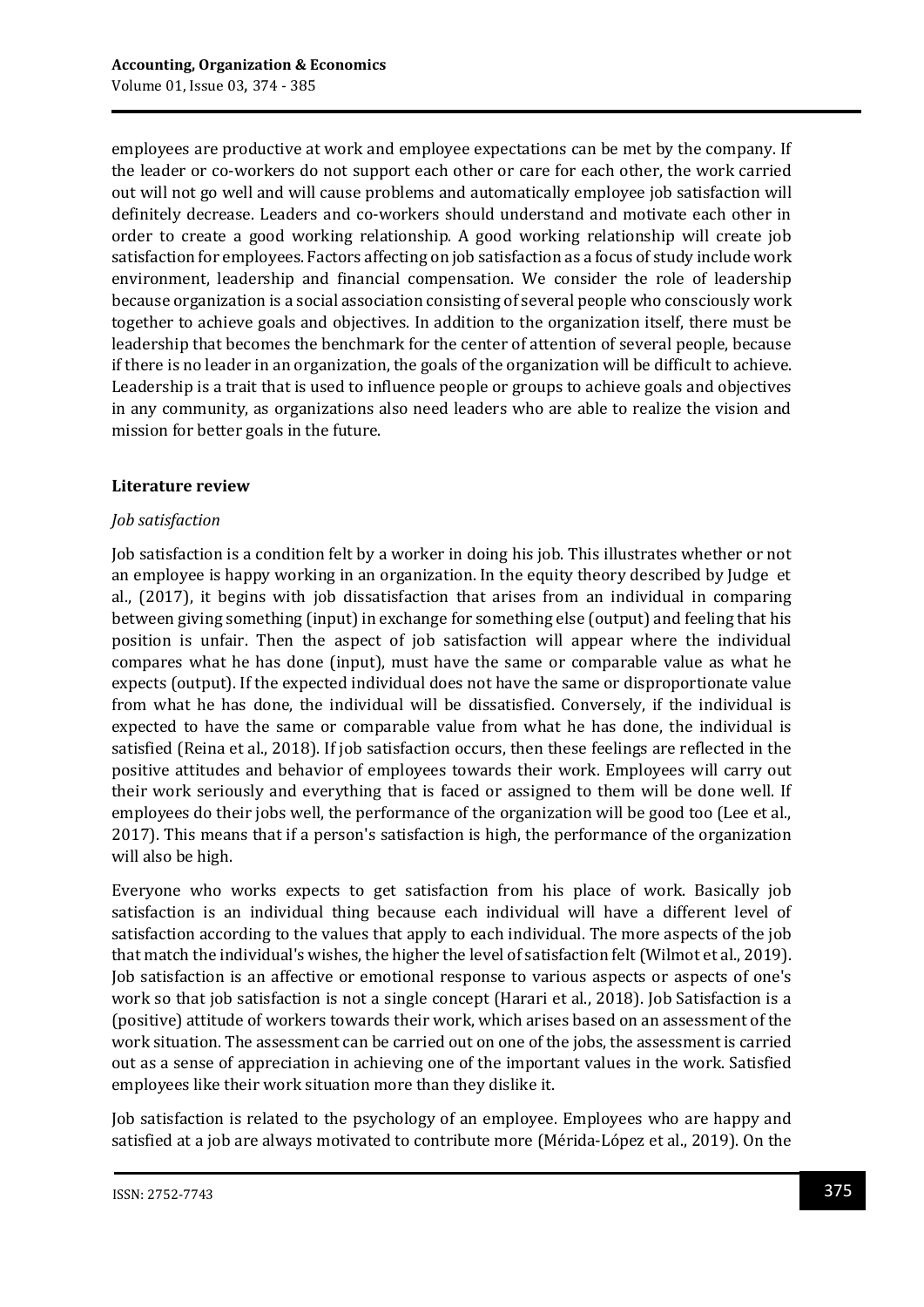other hand, dissatisfied employees will become lethargic, make mistakes and become a burden to the company. One of the biggest factors of job satisfaction is the compensation and benefits provided by the company to an employee. An employee with a good salary, incentives, bonuses, health care and others will be happier and satisfied with his job than someone who does not have a job with the same facilities (Keller et al., 2020). A healthy workplace environment also adds value to an employee. Others claim that a job satisfaction for employees is often also due to a good work-life balance policy, which ensures that employees spend quality time with their families in addition to doing their jobs (Hoff et al., 2020: Nye et al., 2021; Xu, 2021). With a good work-life balance, the quality of life of employees can be improved and can increase employee job satisfaction.

## *Work environment*

The work environment in a company needs carefully to be considered, this is because the work environment has a direct influence on employees. A conducive work environment can improve employee performance and vice versa, an inadequate work environment will reduce employee performance (Wright and Davis, 2003). The condition of the work environment is said to be good if humans can carry out activities optimally, healthy, safe and comfortable. The suitability of the work environment can be seen as a result in the long term (Djukic et al., 2014). An unfavourable work environment can demand more manpower and time and does not support obtaining an efficient work system design. A conducive work environment provides a sense of security and allows employees to work optimally. If the employee likes the work environment in which he works, then the employee will feel at home at work, carrying out his activities so that work time is used effectively. On the other hand, an inadequate work environment will reduce employee performance.

Everything that is in the workplace is a work environment. Employees are in a work environment when employees carry out work activities, and all forms of relationships involving these employees include the work environment (Sveinsdóttir et al., 2016). The work environment affects the productivity of the company, because a good and satisfying work environment will certainly improve employee performance. It is important to maintain a stable and conducive work environment. If employees feel happy and comfortable with their working conditions, then the employee will certainly feel at home working and carrying out their activities so that work time is used effectively. On the other hand, if the work environment is inadequate, it will reduce employee performance.

All success achieved in an organization is the development of organizational goals in accordance with managerial values, attitude patterns, and behavior of each employee. If the organizational culture is beneficial to individuals (for example, paying attention to individuals and oriented towards achievement, fairness and sportsmanship), it can be expected that there will be an increase in job satisfaction that is better than before (Vermeeren et al., 2011). Conversely, if the existing organizational culture is in conflict with personal goals, needs and motivations, the possibility that arises is reduced job satisfaction. In other words, an organization is determined by the interaction between individual needs and the organizational culture that exists within the organization. Research that supports and proves a positive and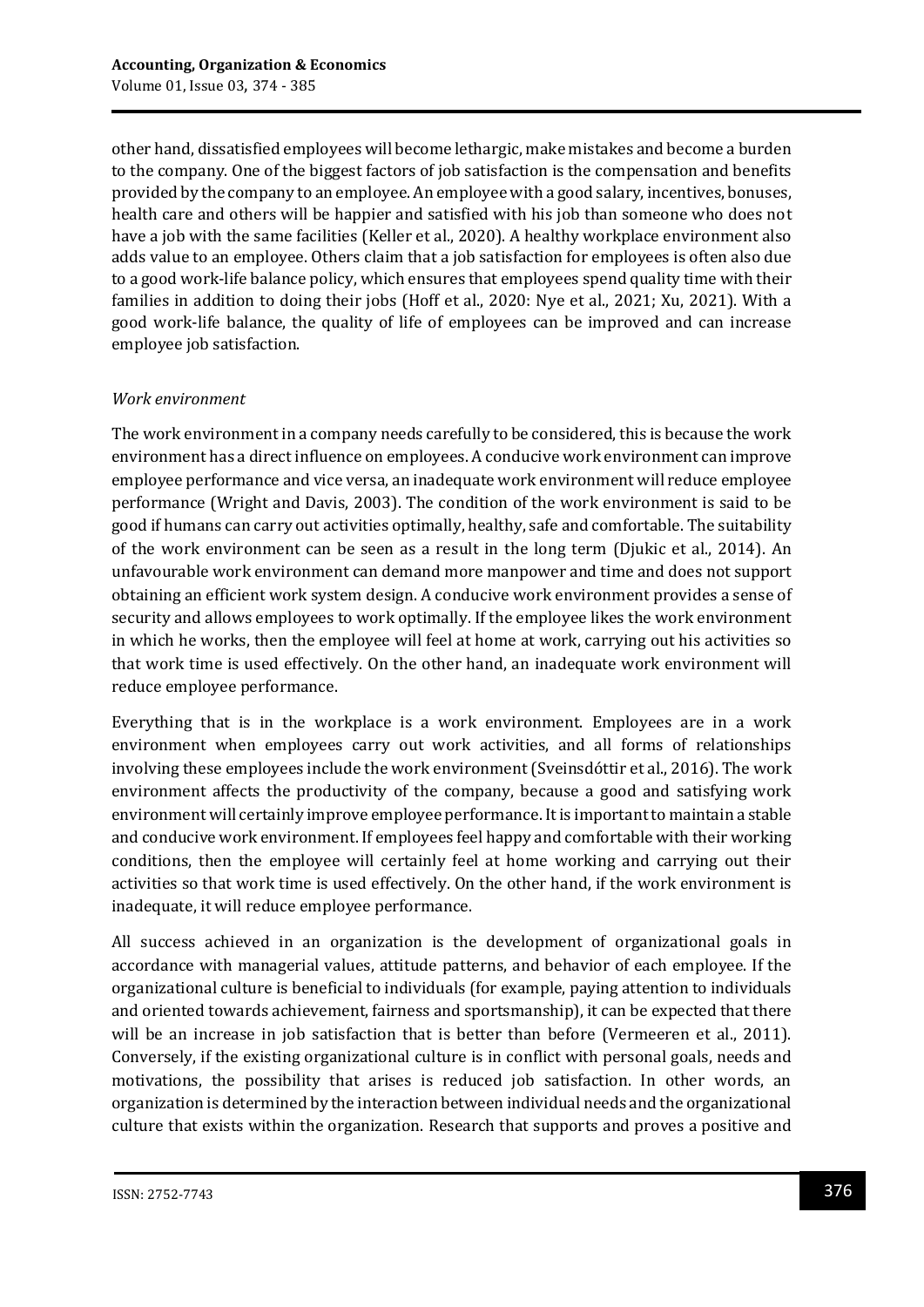significant relationship between organizational culture and job satisfaction was conducted by Sell & Cleal (2011). Wang & Brower (2019) that states that job satisfaction is closely related to the values presented through the company's organizational culture. Thus it can be concluded that work environment has a positive and significant influence on job satisfaction.

# *Leadership*

Leaders in an organization have an important role in directing and influencing their subordinates. Without a person who regulates and directs an organization, it is certain that the organization can achieve its goals in accordance with its vision and mission. Therefore, a leader is needed to be able to manage and regulate the organization to achieve its goals (Qing et al., 2020). A leader is someone who has the abilities or traits needed to lead others. Leadership is the activity influencing people to strive willingly for mutual objectives, meaning that leadership is all activities to influence and move other people to achieve goals. Leadership is the ability of a person to influence and motivate others to do something according to a common goal. Leadership includes the process of influencing in determining organizational goals, motivating follower behavior to achieve goals, influencing to improve the group and its culture (Panda et al., 2021).

In leading an organization, in general a leader must meet various criteria, which include: upholding knowledge/truth; having the skills and abilities; having no ambition for power; adhering to the principle (Procedural); acting and being fair, namely in determining something must be in accordance with applicable law; and fostering a sense of responsibility of members to the organization. A leader in an organization or group has the task of drawing on their power and influence from sources outside the group, and in most cases, has been given some power to carry out the task, and given rewards and punishments based on performance. Rewards can include compliments, tangible benefits. On the other hand, leaders who do not have the authority to give rewards can try to make it happen by giving praise and praise and making promises they cannot do. In carrying out his functions and role as a leader, a leader usually applies a style or approach in running the organization he leads. A leader can apply any approach or style that characterizes the leader. An effective leader influences followers in order to achieve desired goals. In this sense, we argue that a leader is not enough just to have a heart or character, but also must have a series of leadership methods in order to be an effective leader. Many leaders have qualities from the first aspect, namely the character and integrity of a leader, but when they become formal leaders, they are not effective at all because they do not have good leadership methods.

In the context of job satisfaction, we expect that there is strong relationship between leadership and job satisfaction. It is supported by prior studies. Al-Asadi, et al (2019) stated that there is an influential relationship between leadership style on employee job satisfaction. Research conducted by Kammerhoff et al. (2019) states that leadership style has a positive and significant influence on job satisfaction. In line with research conducted by Hussain & Khayat (2021) stated that leadership style has a positive and significant influence on job satisfaction. Moin et al., (2021) in their research prove that leadership style has a positive and significant influence on job satisfaction. An effective leader is a leader who recognizes the important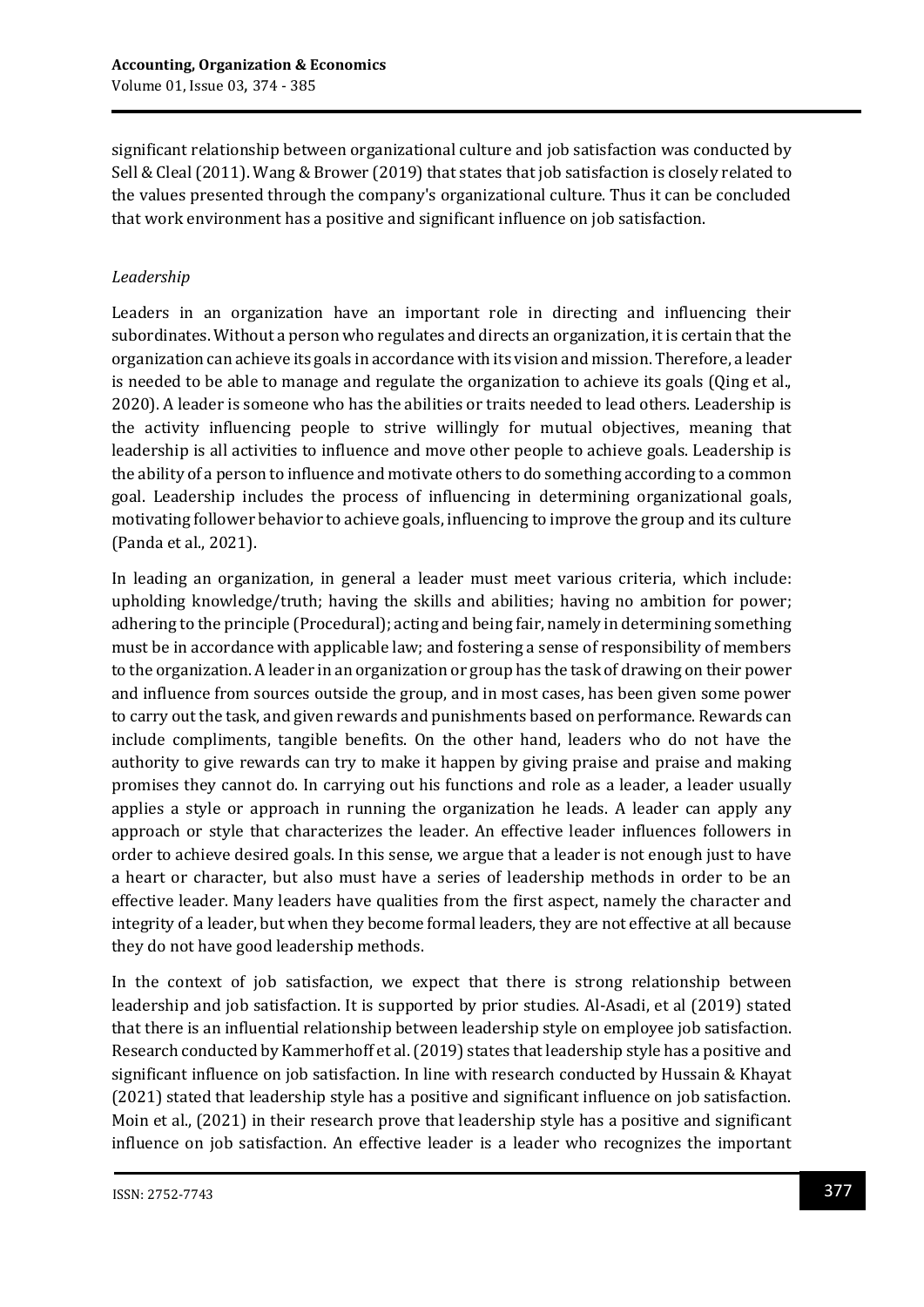strengths contained within the individual. Every individual has different needs and wants. By approaching individuals, leaders can apply all organizational rules and policies appropriately. Human resources or employees are by far the most important asset in any organization. Indeed, no organization can succeed without paying attention to its employees (Raja et al., 2020). One aspect of employee work that has attracted the attention of management and organizational researchers is job satisfaction. Islam et al., (2020) states that "job satisfaction is a sense of comfort or a positive emotional state resulting from job evaluation or work experience".

Job satisfaction is basically an individual thing because each individual will have a different level of satisfaction. Companies must first understand well that in order to have the right employees and be able to develop in a better direction, companies must prioritize the job satisfaction of every employee (Ohunakin et al., 2021). Employee job satisfaction is very important so that an employee can bring out the maximum ability in his work. In particular, employees who are satisfied with their work will be judged to be able to increase customer satisfaction and further make the organization profitable and moreover make the organization sustainable in the long term.

## *Financial Compensation*

Compensation is what employees receive in exchange for their contribution to the organization (Yousef, 2017). Compensation is anything that employees receive in return for their work. Compensation is important for employees as individuals because the amount of compensation reflects the size of their work among the employees themselves. Thus, compensation is an important component because it is a company policy that is directly related to increasing employee's job satisfaction. Compensation policies are generally given by companies to improve the performance and loyalty of their employees. According to Filketu et al., (2019), consideration of employee intentions to change jobs is determined by compensation and career development factors. Compensation policies have two factions. First, it is for organisation. For organisation, it is to maintain a skilled and capable workforce so that they have high loyalty to the company, maintain and improve employee morale which is shown to decrease the level of labor turnover and absenteeism, and increase company productivity which means increased production output for each unit per unit time and increased sales, for example. Second, it is for employees. It is to improve their standard of living by receiving payments other than the basic salary, and increase employee work motivation so as to encourage them to perform better.

Compensation to employees will provide their job satisfaction for employees, if an employee gets appropriate compensation for what has been done at the company, it would lead to good job satisfaction (Goerg et al., 2019). Similar to Delfgaauw et al. (2020), Delfgaauw et al. (2022) and Garretsen et al. (2020) that state that compensation has a positive and significant effect on job satisfaction. This prediction is caused because compensation as a means of motivation that encourage employees to work with optimal abilities, which are intended as extra income beyond the salary or wages that have been determined. The provision of incentives is intended to meet the needs of employees and their families. The term incentive system is generally used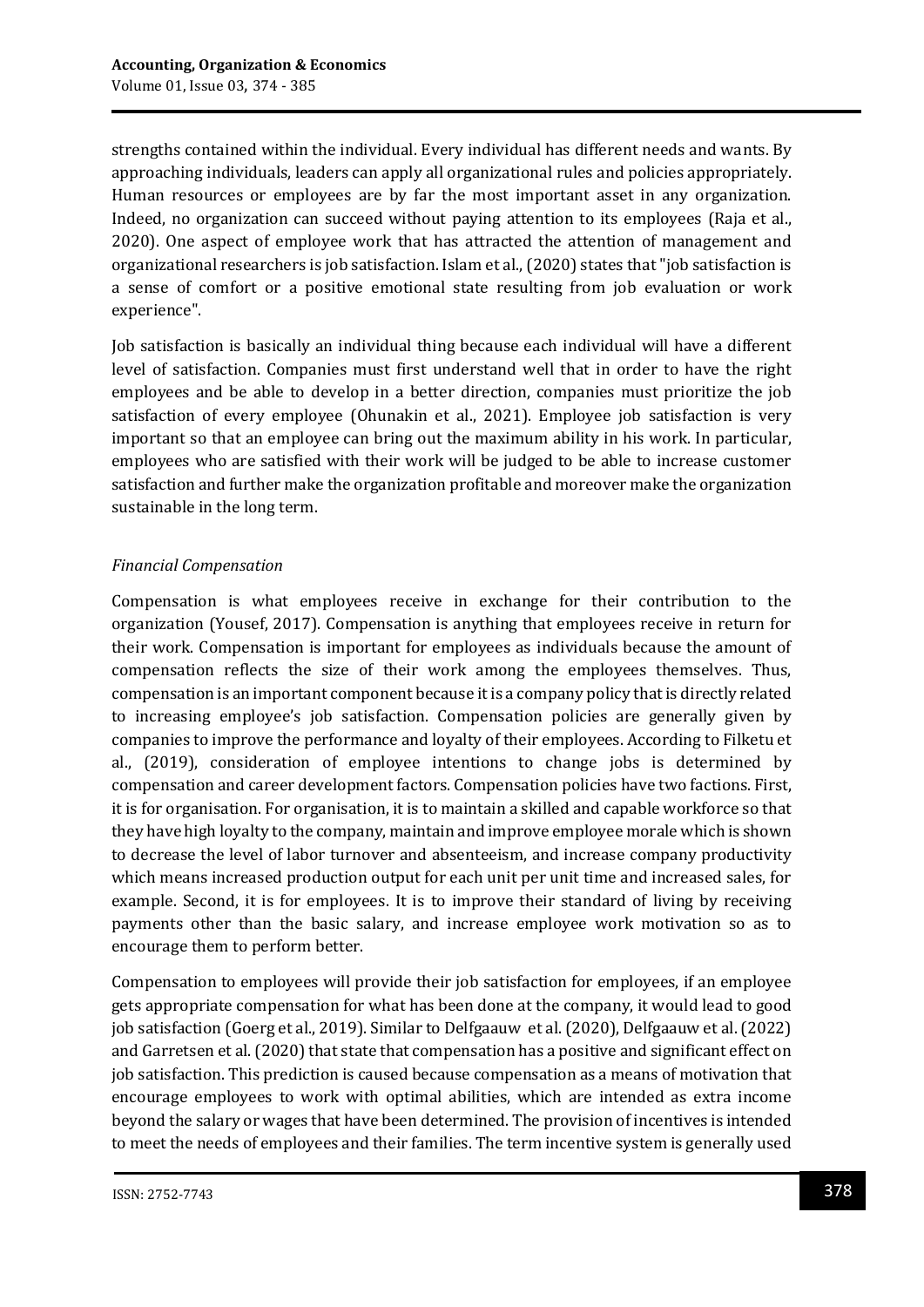to describe wage payment plans that are linked directly or indirectly to various standards of employee performance or organizational profitability. It must be remembered that the main purpose of providing incentives is so that employees can work more optimally because they feel more motivated and rewarded for their performance. With the more enthusiastic and motivated the workers at work, the company is also able to get significant benefits for sure. What is most visible is that the company's productivity is getting better and can develop more rapidly than it should. Although it is useful as an employee's motivation or incentive, the provision of this incentive must be done with careful consideration because it must be adapted to the conditions of the company and the achievements of the employee. For example, it leads to organisational fraud (Maulidi, 2020; Maulidi, 2022; Maulidi & Ansell, 2021; Maulidi & Ansell, 2022).

## **Research framework**

By considering the above discussion, we proposes three hypotheses, as illustrated in figure 1.



Figure 1: A focus of study

H1: There is positive relationship between work environment and job satisfaction.

H2: There is positive relationship between leadership and job satisfaction.

H3: There is positive relationship between financial compensation and job satisfaction.

### **Research method**

We conducted a study in one of local governments in East Java, Indonesia. The questionnaire cover letter, which contained a short explanation of the study, assured respondents that their responses were for research purposes only and would be kept confidential. Questionnaires were collected directly from participants. Out of a sample of 200 employees, 143 people voluntarily completed the questionnaire. The respondents consisted of 73.3% males and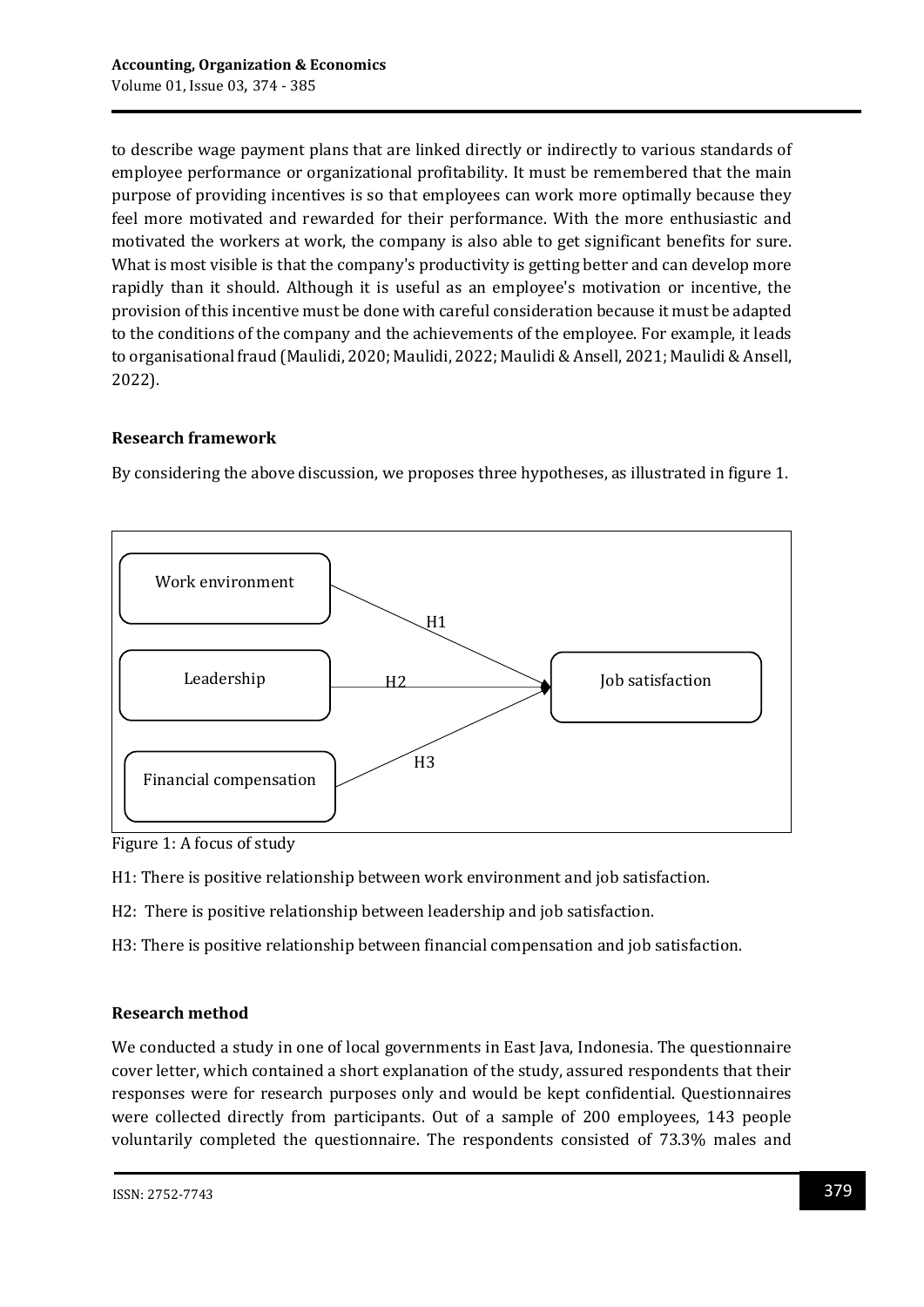26.7% females. Forty-four percent were between the ages of 25 and 32 years, while 39% were aged 35 years or over. Over 75% had a college or graduate degree. Almost half (46.3%) had been as employee for 10 years or less, with 11.65 years being the average time of service. In analysing data, we use Statistical Package for the Social Sciences (SPSS). It is a widely used program for statistical analysis in social science

# **Results and discussion**

#### *Hypothesis testing*

| <b>Hypothesis</b>                              |          | <b>SE</b> | Note     |
|------------------------------------------------|----------|-----------|----------|
| H1: Work environment ->job satisfaction        | $0.18**$ | 0.23      | Accepted |
| H2: Leadership -> job satisfaction             | $0.14**$ | 0.21      | Accepted |
| H3: Financial compensation -> job satisfaction | $0.30**$ | 0.13      | Accepted |

Notes: \*\* Correlation is significant at the 0.01 level (2-tailed); \*Correlation is significant at the 0.05 level (2-tailed).

As illustrated in table 1, we found the coefficient of work environment was significant for job satisfaction ( $\beta$  = 0.18,  $p$  < 0.01). It is indicated that H1 was accepted. The work environment plays an important role in creating and increasing employee job satisfaction. Satisfied employees will be more loyal to the organization, so that employees can carry out their duties and responsibilities properly. Job satisfaction arises as a result of the existing work situation in the organization. Job satisfaction reflects the employee's feelings about being happy or unhappy, comfortable or uncomfortable with the work environment of the organization where he works. The form of employee job satisfaction will be seen from the positive or negative attitude in the employee. Employee job satisfaction is dynamic, meaning it can change at any time. At one time, employees may experience dissatisfaction, but after an improvement by organizational management, employees will be satisfied. Therefore, organizations are required to always be able to innovate in creating a comfortable work environment for the organization.

In this regard,, the company must really pay attention to the work environment for the benefit of all employees. By creating a comfortable and good work environment, it will increase employee motivation and the company will get a good impact. The fulfilment of needs and desires through employee work activities is one of the meanings of job satisfaction. One of the important factors to motivate employees who have various primary and secondary needs as human beings is needs. Employees will feel motivated if their needs are met, with the fulfilment of employee needs, job satisfaction will arise.

Furthermore, this study also found that the coefficient of leadership was significant for job satisfaction ( $\beta$  = 0.14,  $p$  < 0.01). It is indicated that H2 was accepted. So, the result of data analysis statistically proves that there is a positive and significant influence between the leadership variable on employee job satisfaction. The results of the study support previous research. The research conducted by Yohannes & Wasonga, (2021) as a whole found that leadership has a significant influence on employee interaction behavior and job satisfaction. Another study conducted by Cakmak et al. (2015) found humanitarian-oriented leadership increased job satisfaction and research conducted by Amundsen & Martinsen, (2015) showed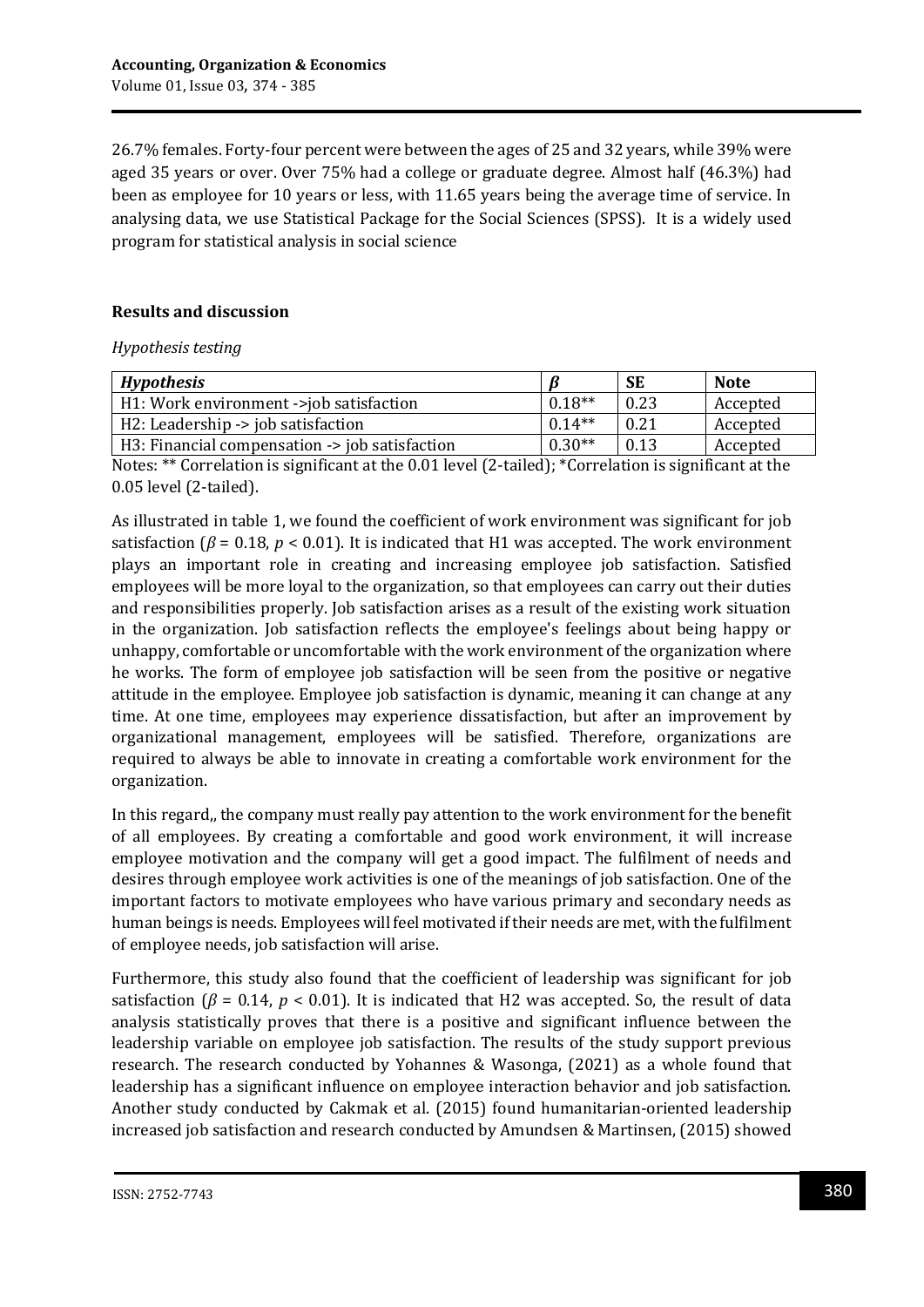that good leadership has a significant positive effect on employee job satisfaction. This means, leadership style in organizations play a very important role in influencing employee performance. How leaders build relationships with workers, how they develop and empower their workers, greatly affects the performance of human resources who are subordinates. Without leadership, management is flawed. If this is not the case, the result is always poor performance.

Job satisfaction is a form of reaction that is felt by employees so that it can become the attention of leaders in the company. Because job satisfaction is a pleasant work behavior from a positive emotional side of the assessment of work carried out by the company, job satisfaction is determined by the difference between all that is felt by employees. on work (Duo et al., 2017), employees who have job satisfaction tend to have positive feelings and thoughts about the work being done, and vice versa if employees feel dissatisfied with what they are doing, they will think negatively (negative thinking) about the work being done. All of these situation, as evidenced by this study, are influenced by leadership style practiced in the organisation.

Therefore, the leadership style must be able to inspire subordinates by giving priority to organizational development rather than personal interests and giving more attention to subordinates and being able to change employee perceptions to work better in helping the company to achieve company goals (Aydogmus et al., 2018). This result is also clarified again by Wang et al., (2019) who say that the leadership style that is considered capable of providing increased performance is a transformational leadership style, transformational leadership style will be able to give rise to better performance, because the transformational leadership style will reflect trust, loyalty and will make employees respect the leader so that it can bring change in employees involved in all parts of the organization. The results of this study are also in line with research conducted by Mufti, et al., (2020), Ladan et al., (2017) which concludes that transformational leadership has a positive and significant effect. Towards improving employee performance, if transformational leadership is applied optimally it will be able to improve employee performance.

Finally, this study documented that the coefficient of financial compensation was significant for job satisfaction (*β* = 0.30, *p* < 0.01). It is indicated that H3 was accepted. This means that the better the level the compensation was given by the company, the higher the job satisfaction. The purpose of providing incentives is to increase employee motivation in an effort to achieve organizational goals by offering financial incentives above and beyond basic wages and salaries. So it can be concluded that the provision of incentives must be able to satisfy both parties, namely the company side and the employee side. So that the provision of these incentives can increase employee morale. From some of the expert opinions above, it can be said that incentives are a means of stimulants or incentives given by the company so that they can be more accomplished in order to provide better work results.

Therefore, giving incentives to individuals has the potential to significantly improve performance, with others finding that monetary incentives increase output production by a median of 30 percent more than other motivational tools (Ogbonnaya et al. 2017). If the incentives provided by the company are in line with expectations, of course the employee will get his own satisfaction at work (Koo et al., 2020).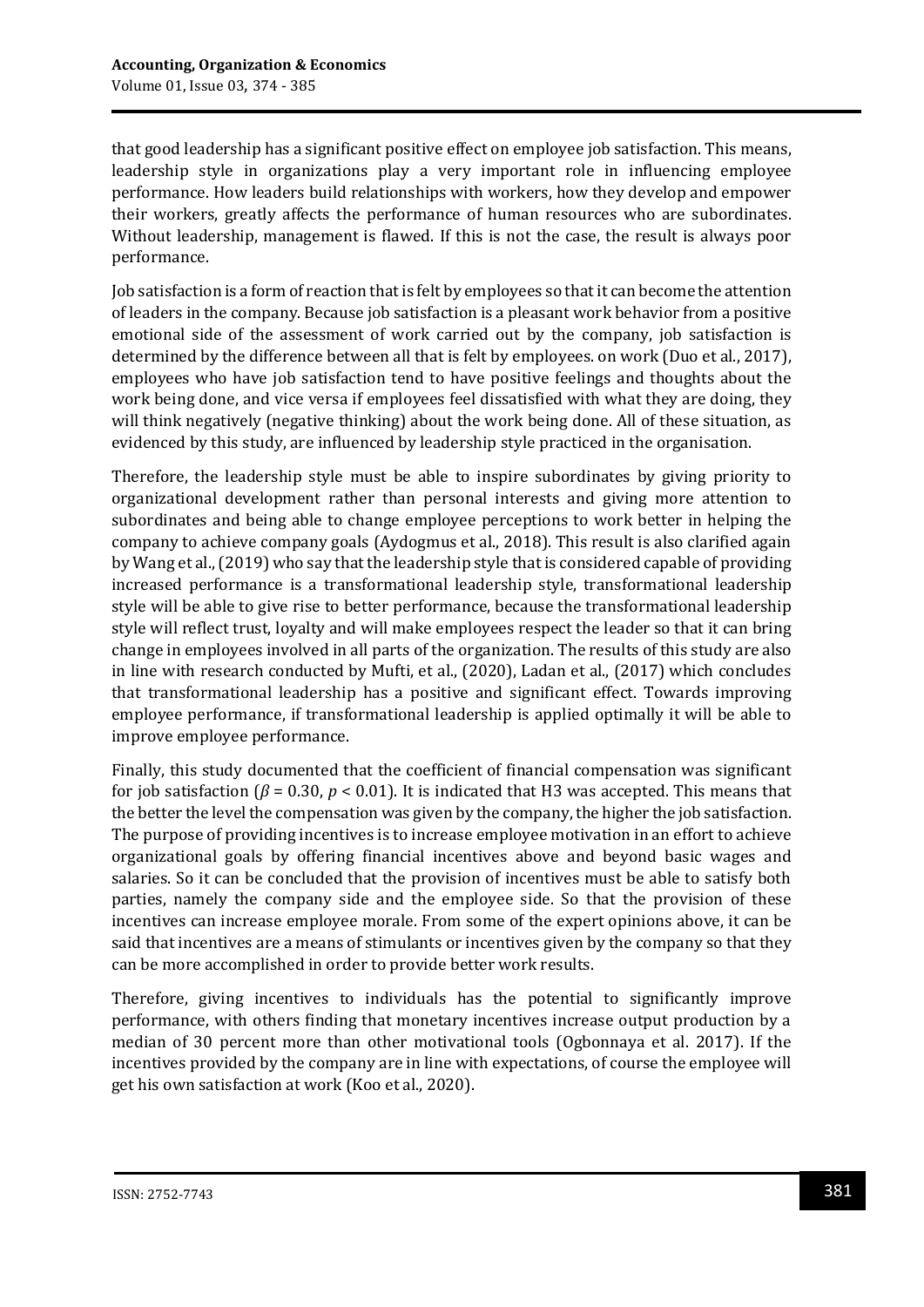#### **References**

- Al-Asadi, R., Muhammed, S., Abidi, O., & Dzenopoljac, V. (2019). Impact of servant leadership on intrinsic and extrinsic job satisfaction. *Leadership & Organization Development Journal*. 40(4), 472-484.
- Amundsen, S., & Martinsen, Ø. L. (2015). Linking empowering leadership to job satisfaction, work effort, and creativity: The role of self-leadership and psychological empowerment. *Journal of leadership & organizational Studies*, *22*(3), 304-323.
- Aydogmus, C., Camgoz, S. M., Ergeneli, A., & Ekmekci, O. T. (2018). Perceptions of transformational leadership and job satisfaction: The roles of personality traits and psychological empowerment §. *Journal of Management & Organization*, *24*(1), 81-107.
- Bellmann, L., & Hübler, O. (2020). Working from home, job satisfaction and work–life balance– robust or heterogeneous links?. *International Journal of Manpower*. 42 (3), 424-441
- Cakmak, E., Öztekin, Ö., & Karadağ, E. (2015). The effect of leadership on job satisfaction. In *Leadership and organizational outcomes* (pp. 29-56). Springer, Cham.
- Davidescu, A. A., Apostu, S. A., Paul, A., & Casuneanu, I. (2020). Work flexibility, job satisfaction, and job performance among Romanian employees—Implications for sustainable human resource management. *Sustainability*, *12*(15), 6086.
- Delfgaauw, J., Dur, R., & Souverijn, M. (2020). Team incentives, task assignment, and performance: A field experiment. *The Leadership Quarterly*, *31*(3), 101241.
- Delfgaauw, J., Dur, R., Onemu, O., & Sol, J. (2022). Team incentives, social cohesion, and performance: A natural field experiment. *Management Science*, *68*(1), 230-256.
- Dhamija, P., Gupta, S., & Bag, S. (2019). Measuring of job satisfaction: the use of quality of work life factors. *Benchmarking: An International Journal*. 26(3), 871-892.
- Djukic, M., Kovner, C. T., Brewer, C. S., Fatehi, F., & Greene, W. H. (2014). Exploring direct and indirect influences of physical work environment on job satisfaction for early‐career registered nurses employed in hospitals. *Research in nursing & health*, *37*(4), 312-325.
- Dou, D., Devos, G., & Valcke, M. (2017). The relationships between school autonomy gap, principal leadership, teachers' job satisfaction and organizational commitment. *Educational Management Administration & Leadership*, *45*(6), 959-977.
- Filketu, S., Dvivedi, A., & Abebe, B. B. (2019). Decision-making on job satisfaction improvement programmes using fuzzy QFD model: a case study in Ethiopia. *Total Quality Management & Business Excellence*, *30*(9-10), 1068-1091.
- Goerg, S. J., Kube, S., & Radbruch, J. (2019). The effectiveness of incentive schemes in the presence of implicit effort costs. *Management Science*, *65*(9), 4063-4078.
- Garretsen, H., Stoker, J. I., & Weber, R. A. (2020). Economic perspectives on leadership: Concepts, causality, and context in leadership research. *The Leadership Quarterly*, *31*(3), 101410.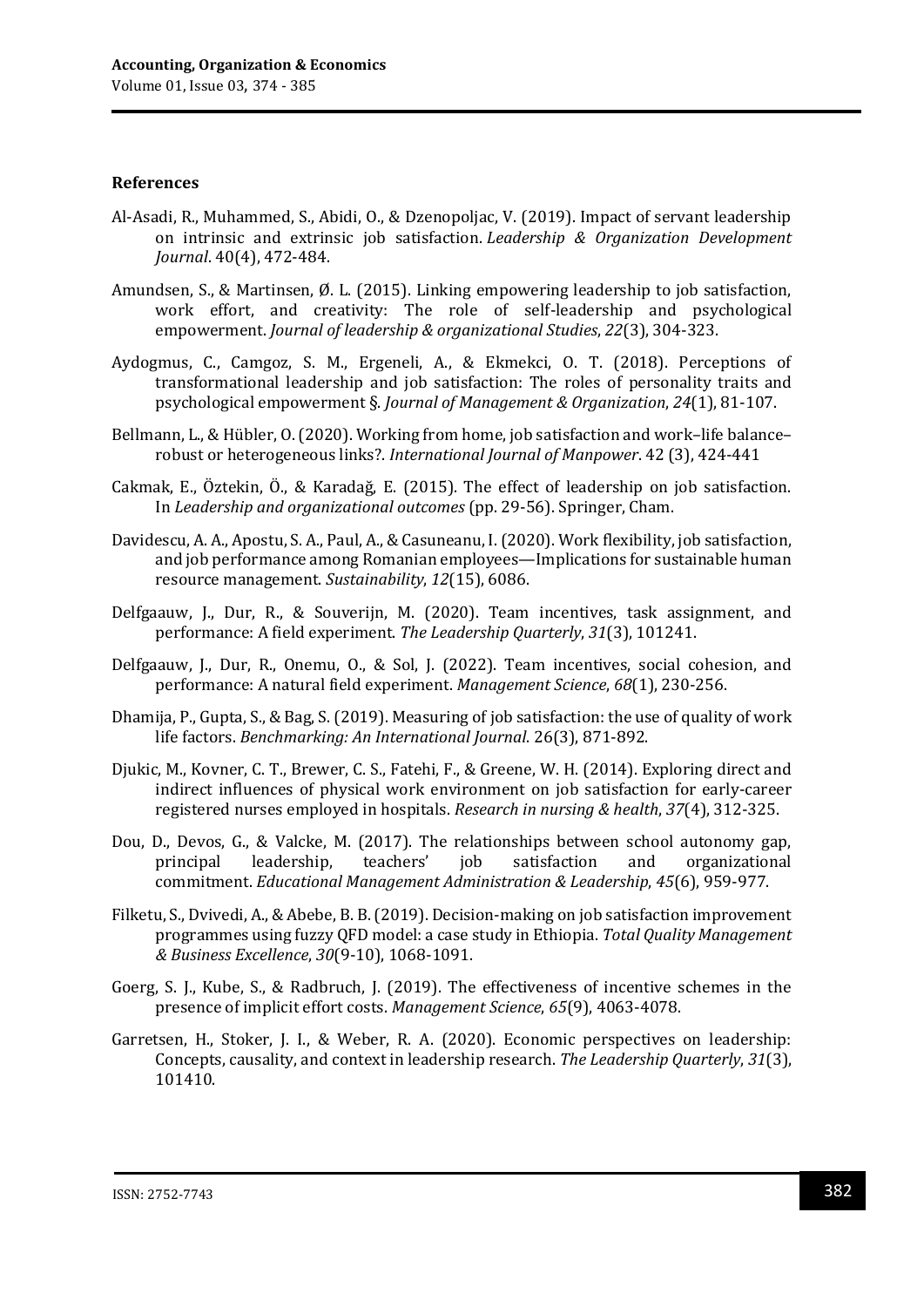- Harari, M. B., Thompson, A. H., & Viswesvaran, C. (2018). Extraversion and job satisfaction: The role of trait bandwidth and the moderating effect of status goal attainment. *Personality and Individual Differences*, *123*, 14-16.
- Hoff, K. A., Song, Q. C., Wee, C. J., Phan, W. M. J., & Rounds, J. (2020). Interest fit and job satisfaction: A systematic review and meta-analysis. *Journal of Vocational Behavior*, *123*, 103503.
- Hussain, M. K., & Khayat, R. A. M. (2021). The Impact of Transformational Leadership on Job Satisfaction and Organisational Commitment Among Hospital Staff: A Systematic Review. *Journal of Health Management*, *23*(4), 614-630.
- Islam, T., Ahmed, I., Ali, M., Ahmer, Z., & Usman, B. (2020). Understanding despotic leadership through the lens of Islamic work ethics. *Journal of Public Affairs*, e2521.
- Judge, T. A., Weiss, H. M., Kammeyer-Mueller, J. D., & Hulin, C. L. (2017). Job attitudes, job satisfaction, and job affect: A century of continuity and of change. *Journal of Applied Psychology*, *102*(3), 356.
- Kammerhoff, J., Lauenstein, O., & Schütz, A. (2019). Leading toward harmony–Different types of conflict mediate how followers' perceptions of transformational leadership are related to job satisfaction and performance. *European Management Journal*, *37*(2), 210- 221.
- Keller, A. C., Meier, L. L., Elfering, A., & Semmer, N. K. (2020). Please wait until I am done! Longitudinal effects of work interruptions on employee well-being. *Work & Stress*, *34*(2), 148-167.
- Koo, B., Yu, J., Chua, B. L., Lee, S., & Han, H. (2020). Relationships among emotional and material rewards, job satisfaction, burnout, affective commitment, job performance, and turnover intention in the hotel industry. *Journal of Quality Assurance in Hospitality & Tourism*, *21*(4), 371-401.
- Ladan, S., Nordin, N. B., & Belal, H. M. (2017). Influence of transformational leadership on knowledge hiding: Mediating role of organizational psychological ownership. *International Journal of Business and Management Science*, *7*(2), 261-277.
- Lee, T. W., Hom, P. W., Eberly, M. B., Junchao (Jason) Li, & Mitchell, T. R. (2017). On the next decade of research in voluntary employee turnover. *Academy of management perspectives*, *31*(3), 201-221.
- Maulidi, A. (2020). Storytelling of bureaucratic white-collar crimes in Indonesia: is it a matter of reciprocal norm?, *Journal of Financial Crime*, 27(2), 573-586.
- Maulidi, A. (2022). Gender board diversity and corporate fraud: empirical evidence from US companies, *Journal of Financial Crime*, Vol. ahead-of-print No. ahead-of-print. [https://doi.org/10.1108/JFC-02-2022-0038.](https://doi.org/10.1108/JFC-02-2022-0038)
- Maulidi, A. & Ansell, J. (2021). Tackling practical issues in fraud control: a practice-based study, *Journal of Financial Crime*, 28(2), 493-512.
- Maulidi, A. & Ansell, J. (2022). Corruption as distinct crime: the need to reconceptualise internal control on controlling bureaucratic occupational fraud, *Journal of Financial Crime*, 29(2), 680-700.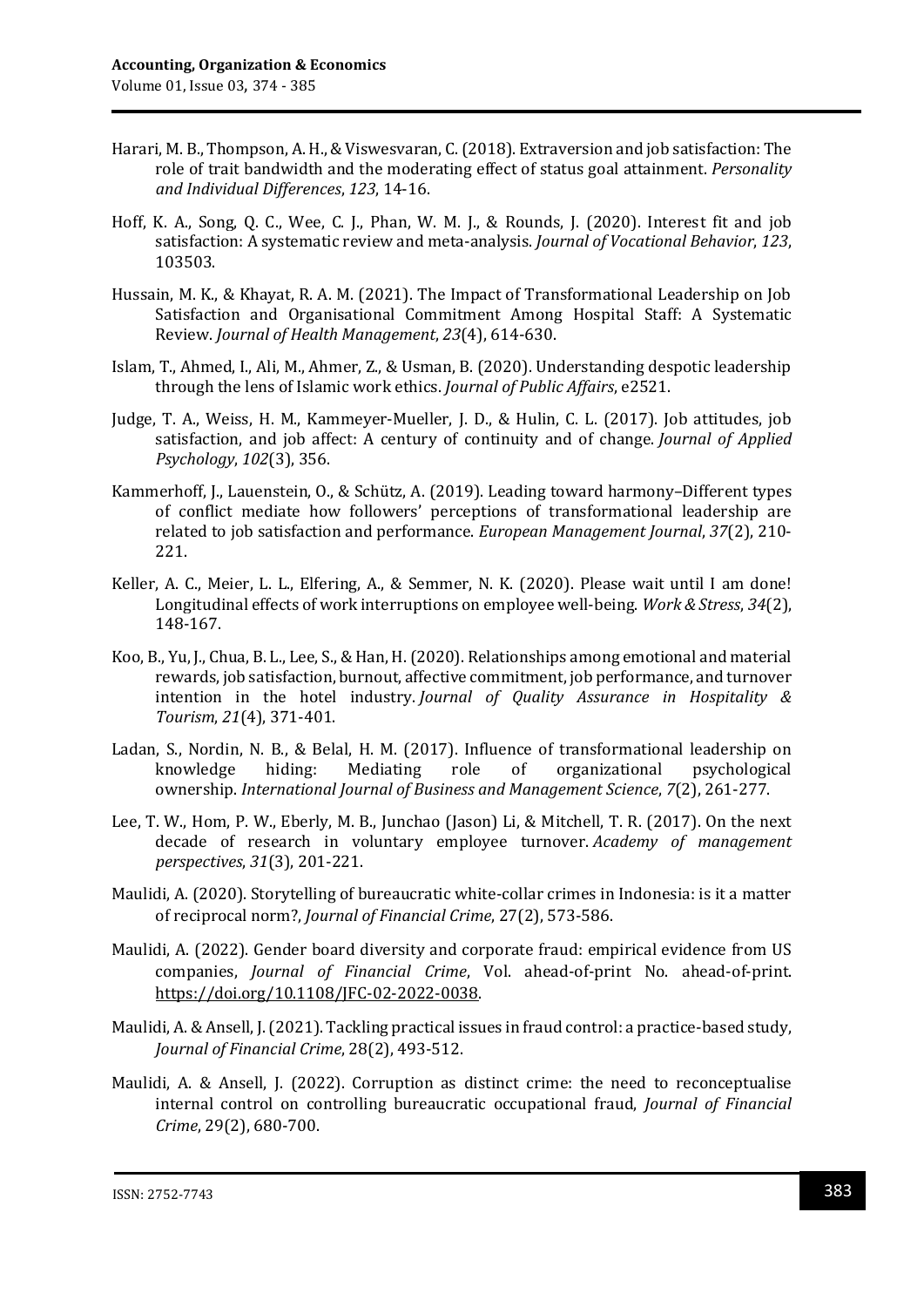- Mérida‐López, S., Extremera, N., Quintana‐Orts, C., & Rey, L. (2019). In pursuit of job satisfaction and happiness: Testing the interactive contribution of emotion‐regulation ability and workplace social support. *Scandinavian journal of psychology*, *60*(1), 59-66.
- Moin, M. F., Omar, M. K., Wei, F., Rasheed, M. I., & Hameed, Z. (2021). Green HRM and psychological safety: How transformational leadership drives follower's job satisfaction. *Current issues in Tourism*, *24*(16), 2269-2277.
- Mufti, M., Xiaobao, P., Shah, S. J., Sarwar, A., & Zhenqing, Y. (2020). Influence of leadership style on job satisfaction of NGO employee: The mediating role of psychological empowerment. *Journal of Public Affairs*, *20*(1), e1983.
- Nye, C. D., Prasad, J., & Rounds, J. (2021). The effects of vocational interests on motivation, satisfaction, and academic performance: Test of a mediated model. *Journal of Vocational Behavior*, *127*, 103583.
- Ohunakin, F., Adeniji, A. A., Oludayo, O. A., Osibanjo, A. O., & Oduyoye, O. O. (2019). Employees' retention in Nigeria's hospitality industry: The role of transformational leadership style and job satisfaction. *Journal of human resources in hospitality & tourism*, *18*(4), 441-470.
- Ogbonnaya, C., Daniels, K., & Nielsen, K. (2017). How incentive pay affects employee engagement, satisfaction, and trust. *Harvard Business Review*.
- Panda, A., Jain, N. K., & Nambudiri, R. (2021). Work–family conflict, affective commitment, leadership and job satisfaction: a moderated mediation analysis. *International Journal of Productivity and Performance Management*. *71*(4), 1469-1489.
- Qing, M., Asif, M., Hussain, A., & Jameel, A. (2020). Exploring the impact of ethical leadership on job satisfaction and organizational commitment in public sector organizations: The mediating role of psychological empowerment. *Review of Managerial Science*, *14*(6), 1405-1432.
- Raja, U., Haq, I. U., De Clercq, D., & Azeem, M. U. (2020). When ethics create misfit: Combined effects of despotic leadership and Islamic work ethic on job performance, job satisfaction, and psychological well‐being. *International Journal of Psychology*, *55*(3), 332-341.
- Reina, C. S., Rogers, K. M., Peterson, S. J., Byron, K., & Hom, P. W. (2018). Quitting the boss? The role of manager influence tactics and employee emotional engagement in voluntary turnover. *Journal of leadership & organizational studies*, *25*(1), 5-18.
- Sell, L., & Cleal, B. (2011). Job satisfaction, work environment, and rewards: Motivational theory revisited. *Labour*, *25*(1), 1-23.
- Sveinsdóttir, H., Ragnarsdóttir, E. D., & Blöndal, K. (2016). Praise matters: the influence of nurse unit managers' praise on nurses' practice, work environment and job satisfaction: a questionnaire study. *Journal of Advanced Nursing*, *72*(3), 558-568.
- Vermeeren, B., Kuipers, B., & Steijn, B. (2011). Two faces of the satisfaction mirror: A study of work environment, job satisfaction, and customer satisfaction in Dutch municipalities. *Review of public personnel administration*, *31*(2), 171-189.
- Wang, G., Van Iddekinge, C. H., Zhang, L., & Bishoff, J. (2019). Meta-analytic and primary investigations of the role of followers in ratings of leadership behavior in organizations. *Journal of Applied Psychology*, *104*(1), 70.